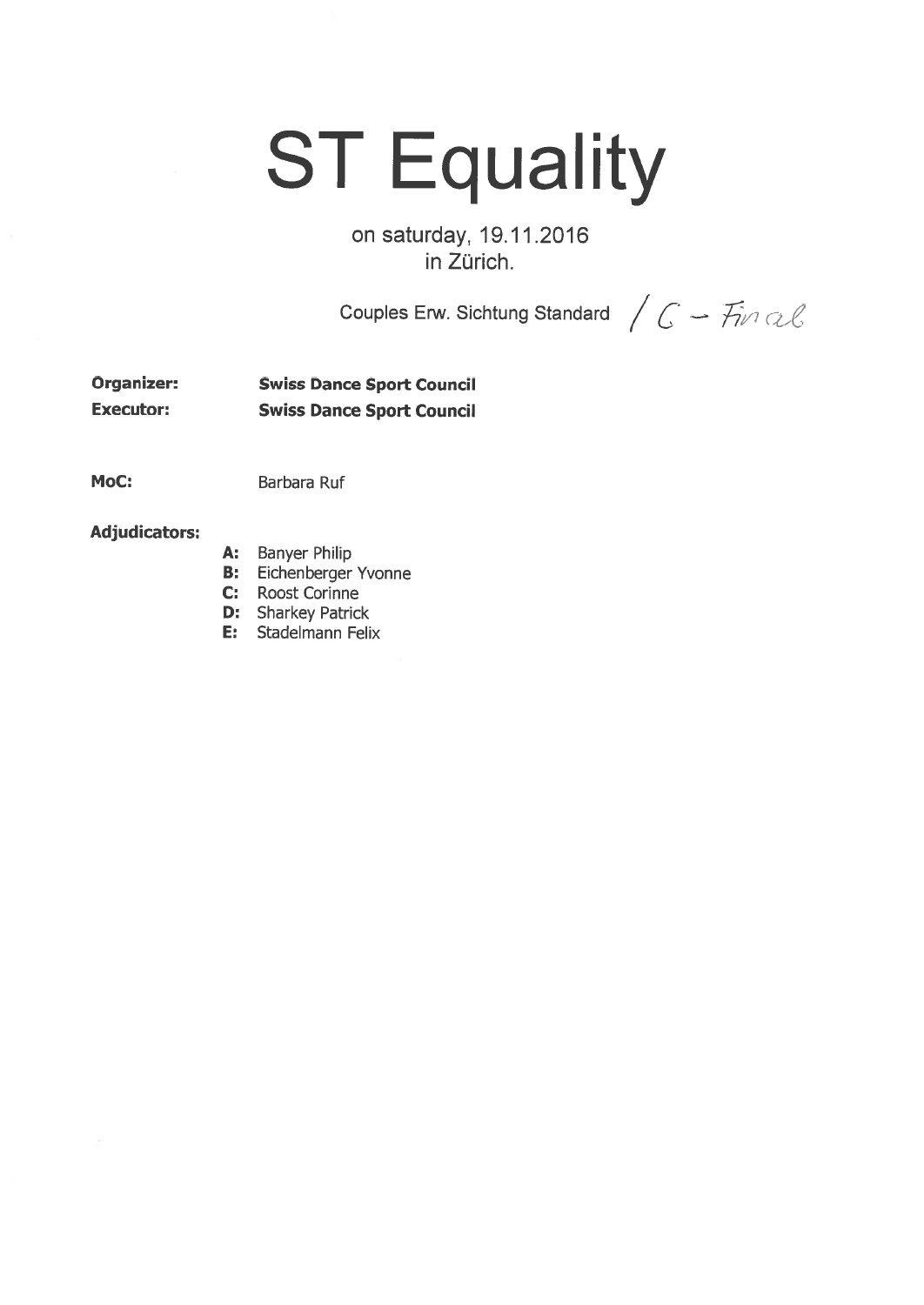| <b>Startlist with results</b>                 |                                                                                                     |                                               |                                                     |       |  |
|-----------------------------------------------|-----------------------------------------------------------------------------------------------------|-----------------------------------------------|-----------------------------------------------------|-------|--|
| Date:<br>Location:<br>Organizer:<br>Executor: | 19.11.2016<br><b>Zürich</b><br><b>Swiss Dance Sport Council</b><br><b>Swiss Dance Sport Council</b> | Grade:<br>Age group:<br>Class:<br>Discipline: | <b>International</b><br>Erw.<br>A-Reihe<br>Standard |       |  |
| No. Couple:                                   |                                                                                                     |                                               |                                                     | Place |  |
|                                               | 8 Bettina Winter / Janine Zimmermann                                                                |                                               |                                                     | 2(8)  |  |
|                                               | 9 Doris Fritz / Eva Haug                                                                            |                                               |                                                     | 5(11) |  |
|                                               | 10 Gaby Holzer / Daniela Jungbluth                                                                  |                                               |                                                     | 1(7)  |  |
|                                               | 14 Carlton Symonds-Parker / Paul Symonds-Parker                                                     |                                               |                                                     | 3(9)  |  |
| 19 Angelika Stux / Marion Kinzig              |                                                                                                     |                                               | 4(10)                                               |       |  |